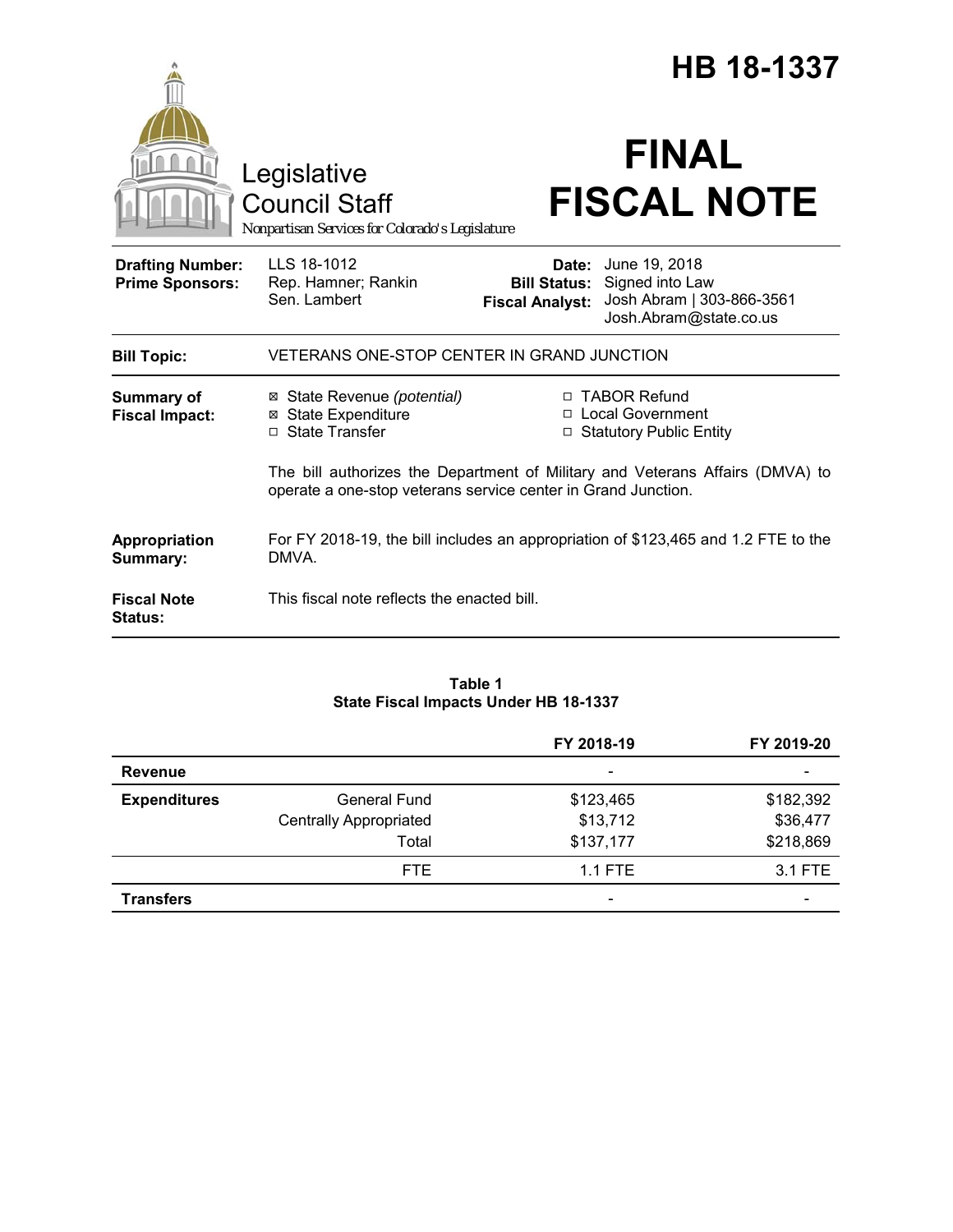June 19, 2018

# **Summary of Legislation**

The bill authorizes the Department of Military and Veterans Affairs (DMVA) to operate a veterans' one-stop center in Grand Junction. The DMVA may staff the center with department employees or contract with one or more private vendors for the management of the facility. The DMVA is required to establish an advisory board for the center and develop procedures for evaluating the center's effectiveness. The DMVA may also provide identification cards issued by the U.S. Department of Defense to eligible military members, retirees, and their family members.

The bill creates the Veterans One-Stop Center Cash Fund, consisting of money from the General Fund, and from private gifts, grants, or donations. The bill authorizes appropriations for the center from either the cash fund or the General Fund. The bill includes a General Fund appropriation of \$133,118 and 1.2 FTE to the DMVA. The program repeals September 1, 2023, following a sunset review prepared by the Department of Regulatory Agencies.

### **Background**

During the 2017 legislative session, the General Assembly authorized a capital appropriation to the DMVA of \$3,509,650 to remodel the vacant Grand Junction Army National Guard Armory for a new veterans' one-stop center. The DMVA's capital request anticipated that design would begin July 2017 and construction would be completed and the facility occupied by October 2019. The request also anticipated requiring approximately \$150,000 and 2.2 FTE per year to manage the facility, and about \$8,000 in utilities, once the facility is open. The DMVA is currently working with a group of stakeholders on the center's renovation, and expects to have the facility open and operational in May 2019.

### **State Revenue**

The DMVA may accept private gifts, grants, and donations for operation of the center. No amount of this revenue has been identified. State revenue from private sources is exempt from constitutional spending limits.

#### **State Expenditures**

For FY 2018-19, state expenditures in the DMVA increase by \$137,177 and 1.1 FTE. For FY 2019-20, state expenditures increase to \$218,869 and 3.1 FTE. New expenditures are displayed in Table 2. Expenses in FY 2018-19 are prorated to account for the General Fund pay date shift.